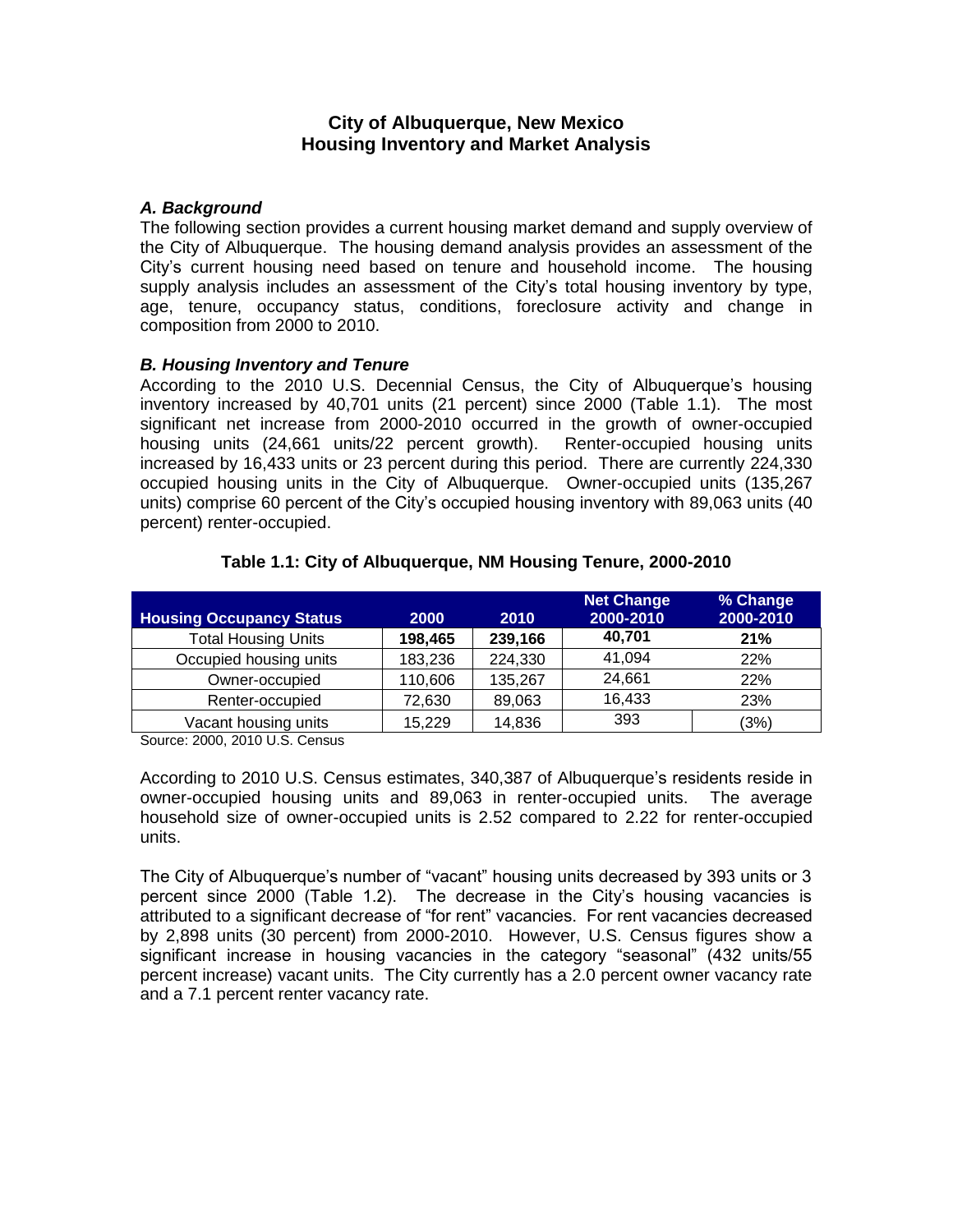|                                                  |        |        | $\frac{9}{6}$ |                  |
|--------------------------------------------------|--------|--------|---------------|------------------|
|                                                  | 2000   | 2010   | change        | % of total units |
| <b>Total Vacant Units:</b>                       | 15,229 | 14,836 | (3%)          | 6%               |
| For rent                                         | 9,686  | 6,788  | (30%)         | 3%               |
| For sale only                                    | 2,126  | 2,709  | 27%           | 1%               |
| Rented or sold, not occupied                     | 640    | 684    | 7%            | 0%               |
| For seasonal, recreational, or                   |        |        |               |                  |
| occasional use                                   | 787    | 1.219  | 55%           | 1%               |
| For migrant workers                              | 11     | 2      | (82%)         | 0%               |
| Other vacant<br>$\begin{array}{c} \n\end{array}$ | 1,979  | 3,434  | 74%           | 1%               |

## **Table 1.2: City of Albuquerque, NM Housing Vacancies, 2000-2010**

Source: 2000, 2010 U.S. Census.

The City of Albuquerque's housing inventory is primarily comprised of 1-unit, detached units. Single-family, attached and detached units comprise 67.5 percent of the City's total housing inventory (Table 1.3). According to 2010 U.S. Census estimates, the largest percentage increases occurred in the growth of 3 or 4-unit (27 percent), 1-unit, attached (26 percent) and 5 to 9-unit (24 percent) structures. Significantly, the City lost 15 percent of its 20 or more unit structures.

| <b>Units in</b><br><b>Structure</b>  | 2000<br><b>Total</b> | 2000<br>% of Total | 2010<br><b>Total</b> | 2010<br>% of Total | % Change<br>2000-2010 |
|--------------------------------------|----------------------|--------------------|----------------------|--------------------|-----------------------|
| <b>Total Housing</b><br><b>Units</b> | 198,714              | 100%               | 234,891              | $100\%$            | 18%                   |
| 1-unit,<br>detached                  | 114.632              | 57.7%              | 144,843              | 61.7%              | 26%                   |
| 1-unit, attached                     | 12.011               | $6.0\%$            | 13.556               | 5.8%               | 13%                   |
| 2 units                              | 3,880                | 2.0%               | 3,763                | 1.6%               | (3%)                  |
| 3 or 4 units                         | 12.945               | 6.5%               | 16.428               | 7.0%               | 27%                   |

5 to 9 units 9,662 4.9% 12,022 5.1% 24% 10-19 units 10,515 5.3% 12,461 5.3% 19%

Mobile homes 8,653 4.4% 9,538 4.1% 10%

#### **Table 1.3: City of Albuquerque, NM Housing Units by Structure Type, 2010**

Source: 2000, 2010 U.S. Census

20 or more units

etc.

Boat, RV, van,

According to 2010 U.S. Census estimates, the vast majority (95.3 percent) of the City of Albuquerque's housing units have 3 or more rooms (Table 1.4). The City's housing inventory has a median of 5.3 rooms per unit.

26,283 13.2% 22,211 9.5% (15%)

133 0.1% 69 0.0% (48%)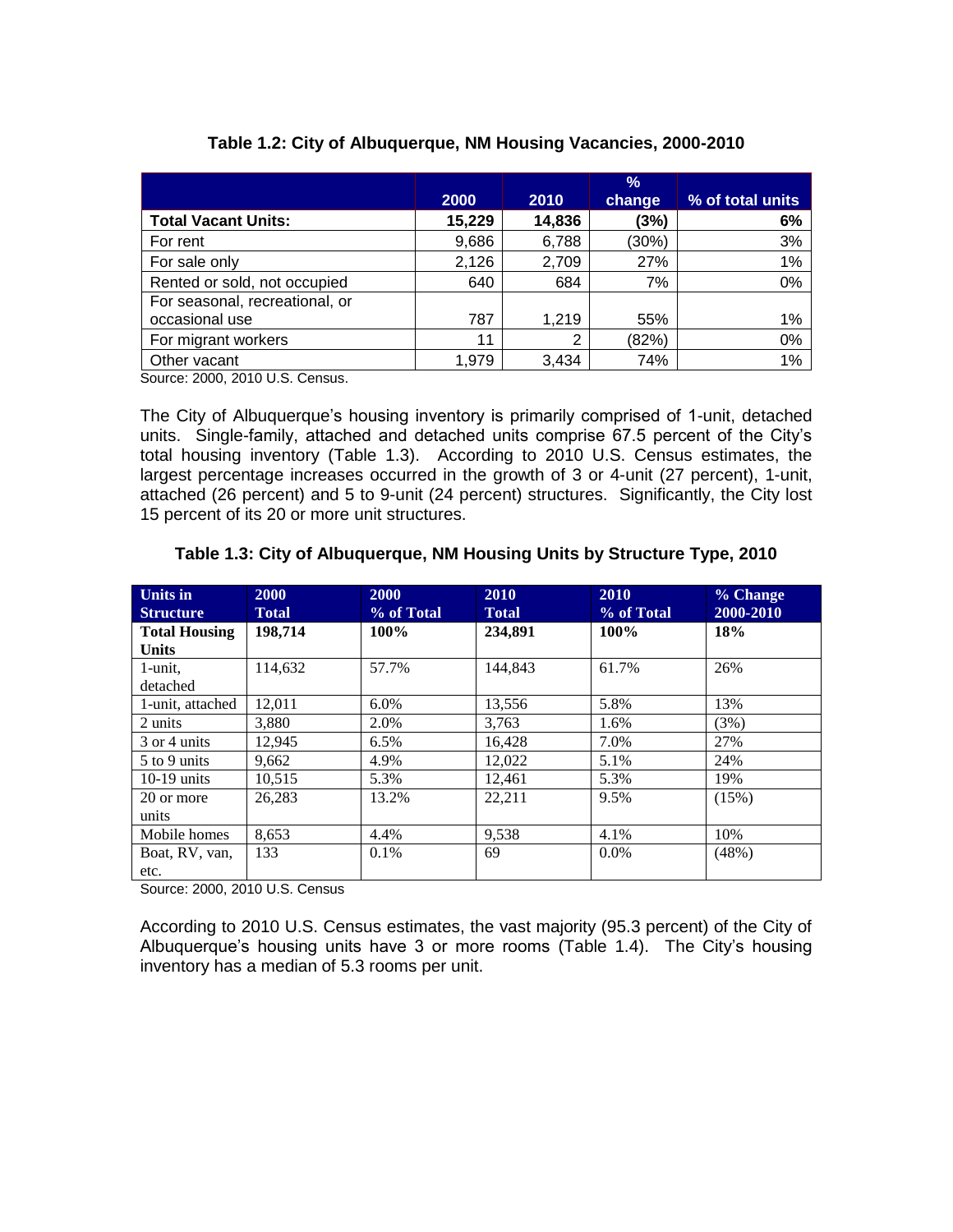| <b>Number of Rooms</b>     | <b>2010 Housing Units</b> | % of Total Units |
|----------------------------|---------------------------|------------------|
| <b>Total housing units</b> | 234,891                   | 100%             |
| 1 room                     | 4,981                     | 2.1%             |
| 2 rooms                    | 5,994                     | 2.6%             |
| 3 rooms                    | 25,284                    | 10.8%            |
| 4 rooms                    | 39,586                    | 16.9%            |
| 5 rooms                    | 51,308                    | 21.8%            |
| 6 rooms                    | 46,177                    | 19.7%            |
| 7 rooms                    | 31,996                    | 13.6%            |
| 8 rooms                    | 16,008                    | 6.8%             |
| 9 rooms or more            | 13,557                    | 5.8%             |
| Median rooms               | 5.3                       | (X)              |

## **Table 1.4: City of Albuquerque, NM Housing Units by Number of Rooms, 2010**

Source: 2010 U.S. Census.

# *C. Age and Housing Conditions*

#### Age

The age of the housing stock is an important variable in assessing the overall characteristics of a local housing market. The older housing stock, particularly older rental housing, often has code and deferred maintenance issues that can impact the longevity of the housing structure which in turn impacts the housing supply in terms of accessibility and affordability. The City of Albuquerque's housing supply is relatively old with 52.8 percent of the housing built before 1980 (Table 1.5). Significantly, 20.3 percent (50,023 units) of the City's housing is now 50 years and older.

#### **Table 1.5: City of Albuquerque, NM Age of Housing Stock, 2010**

| <b>Year Structure Built</b> | <b>2010 Housing Units</b> | % of Total Units |
|-----------------------------|---------------------------|------------------|
| <b>Total Housing Units</b>  | 234,891                   | 234,891          |
| Built 2005 or later         | 11,224                    | 4.8%             |
| Built 2000 to 2004          | 27,532                    | 11.7%            |
| Built 1990 to 1999          | 36,677                    | 15.6%            |
| Built 1980 to 1989          | 35,359                    | 15.1%            |
| Built 1970 to 1979          | 48,148                    | 20.5%            |
| Built 1960 to 1969          | 25,928                    | 11.0%            |
| Built 1950 to 1959          | 31,695                    | 13.5%            |
| Built 1940 to 1949          | 10,786                    | 4.6%             |
| Built 1939 or earlier       | 7,542                     | 3.2%             |

Source: 2010 U.S. Census.

#### **Condition**

The U.S. Census estimates the total number of substandard units in a geographic area by calculating both owner- and renter-occupied units 1) lacking complete plumbing facilities, 2) lacking complete kitchen facilities, and 3) 1.01 or more persons per room (extent of housing overcrowding). The U.S. Census defines "complete plumbing facilities" to include: (1) hot and cold piped water; (2) a flush toilet; and (3) a bathtub or shower. All three facilities must be located in the housing unit.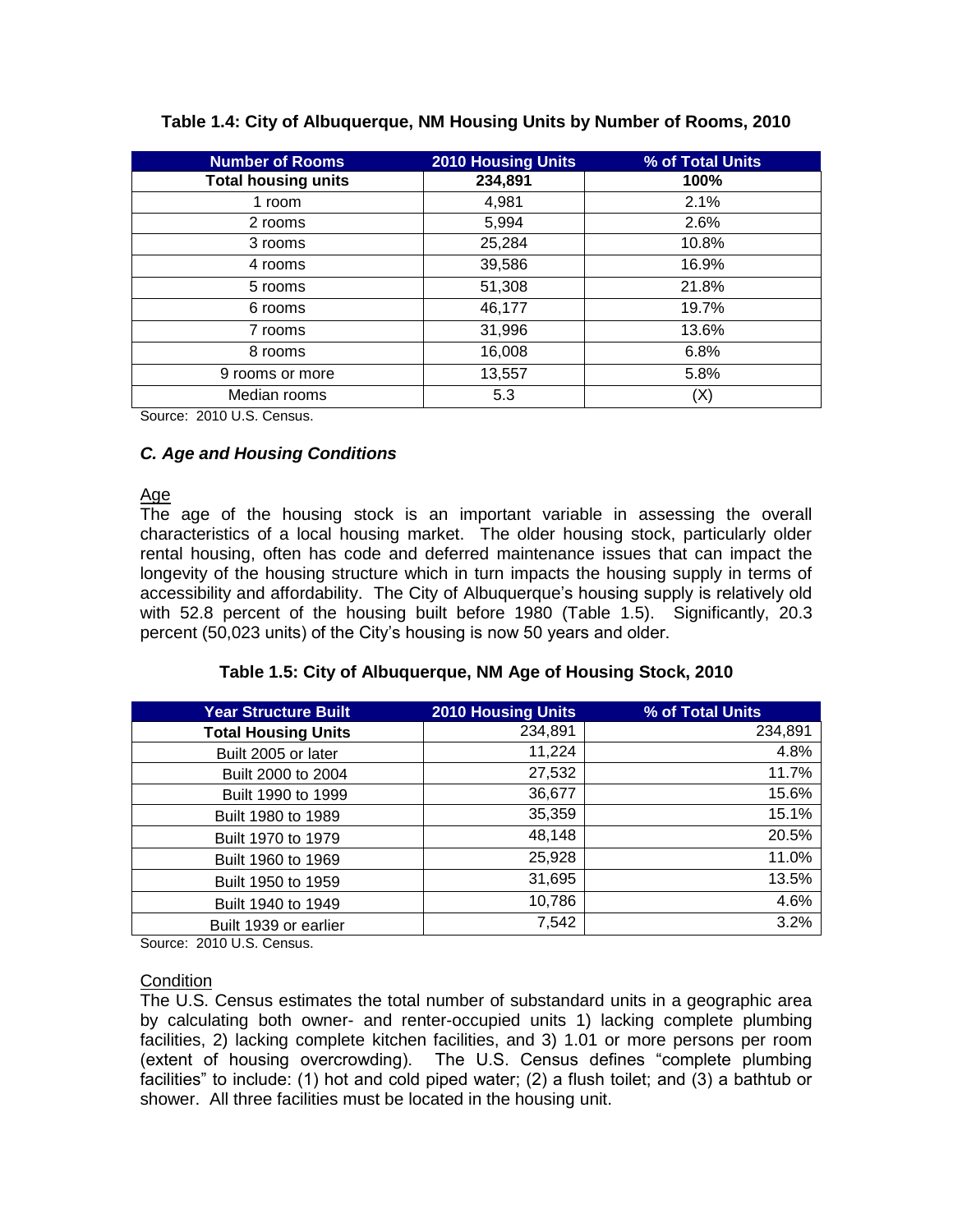According to 2010 U.S. Census estimates, 1,896 housing units (0.8 percent) in the City of Albuquerque are lacking complete plumbing or kitchen facilities. Additionally, 4,893 housing units (2.2 percent) are estimated as being overcrowded (Table 1.6).

| <b>Year Structure Built</b>          | <b>2010 Housing Units</b> | % of Total Units |
|--------------------------------------|---------------------------|------------------|
| <b>Occupied Housing Units</b>        | 217,256                   | 100%             |
| Lacking complete plumbing facilities | 757                       | 0.3%             |
| Lacking complete kitchen facilities  | 1,139                     | 0.5%             |
| No telephone service available       | 12,208                    | 5.6%             |
|                                      |                           |                  |
| Occupants per room:                  |                           |                  |
| $1.00$ or less                       | 212,363                   | 97.7%            |
| 1.01 to 1.50                         | 3,714                     | 1.7%             |
| 1.51 or more                         | 1.179                     | 0.5%             |

|  | Table 1.6: City of Albuquerque, NM Selected Housing Characteristics, 2010 |  |
|--|---------------------------------------------------------------------------|--|
|  |                                                                           |  |

Source: 2010 U.S. Census.

#### *D. Housing Need*

A basic premise of all housing markets is there should exist a spectrum of housing choice and opportunity for local residents. This axiom establishes that housing choice and needs differ in most communities due to a variety of factors, including: employment mix, household income, population age, proximity of employment and mere preference. Local housing and labor markets are inextricably linked to one another. Industries are served by local housing markets that provide choices and opportunities for both current and future workers. The level of affordable housing demand is largely determined by job growth and retention. Employment growth will occur through the retention and expansion of existing firms and new economic growth resulting from start-ups, spin-offs, and relocations to the City of Albuquerque. Essentially, populations follow job growth and the demand for housing will be influenced by the location, type and wage levels of the City and surrounds future employment growth. The affordability component of housing demand, however, is based on local wages and salaries that are then translated into household incomes. Therefore, the availability of an existing supply of various housing types and price levels must be maintained to address the housing demand of the variety of occupations that comprise the local industrial base.

The "value" of owner-occupied housing units is an important determinant of housing accessibility and affordability. Housing values have fluctuated significantly in many housing markets during the past decade due initially to the 2004-2006 "housing bubble" and then the subsequent collapse. According to 2010 U.S. Census estimates, the median value of an owner-occupied housing unit in the City of Albuquerque is \$188,600 (Table 1.7).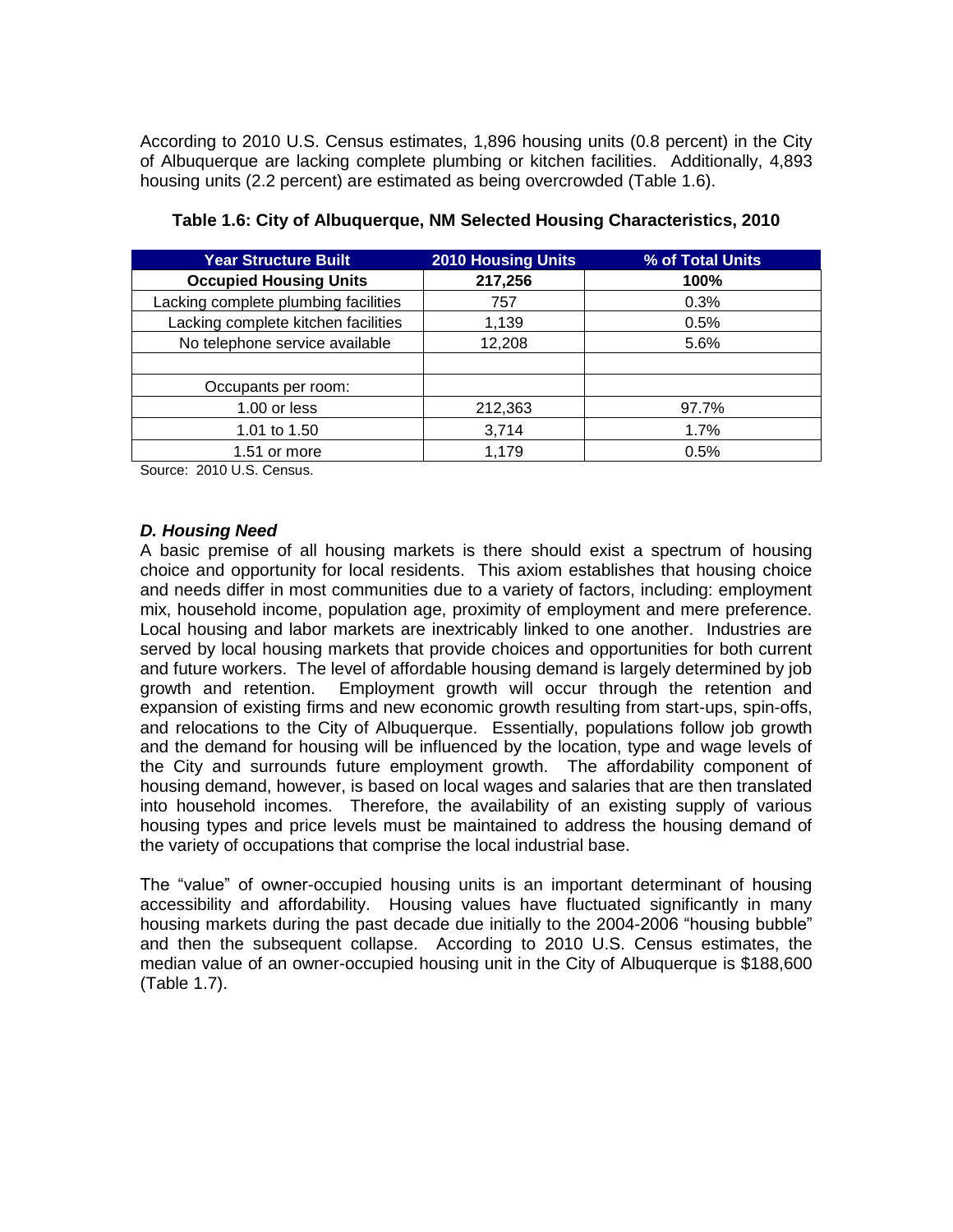| <b>Value</b>                | <b>2010 Housing Units</b> | % of Total Units |
|-----------------------------|---------------------------|------------------|
| <b>Owner-occupied units</b> | 133,645                   | 100%             |
| Less than \$50,000          | 7,116                     | 5.3%             |
| \$50,000 to \$99,000        | 7,746                     | 5.8%             |
| \$100,000 to \$149,999      | 26,152                    | 19.6%            |
| \$150,000 to \$199,999      | 32,550                    | 24.4%            |
| \$200,000 to \$299,999      | 36,997                    | 27.7%            |
| \$300,000 to \$499,999      | 17,893                    | 13.4%            |
| \$500,000 to \$999,999      | 4,547                     | 3.4%             |
| \$1-million or more         | 644                       | 0.5%             |
| Median (dollars)            | \$188,600                 | (X)              |

**Table 1.7: City of Albuquerque, NM Value of Owner Occupied Housing Units, 2010**

Source: 2000, 2010 U.S. Census

Owner-occupied housing units with a mortgage comprise (98,253 owner units/73.5 percent) of the City of Albuquerque's total owner-occupied housing units (Table 1.8). Monthly owner household costs with a mortgage are significantly higher than owner households without a mortgage. The median monthly owner cost with a mortgage is \$1,115 compared to \$372 for owners without a mortgage.

|  | Table 1.8: City of Albuquerque, NM Selected Monthly Owner Costs, 2010 |  |
|--|-----------------------------------------------------------------------|--|
|  |                                                                       |  |

| <b>Value</b>                     | <b>2010 Housing Units</b> | % of Total Units |
|----------------------------------|---------------------------|------------------|
| Housing units with a mortgage    | 98,253                    | 100%             |
| Less than \$300                  | 242                       | 0.2%             |
| \$300 to \$499                   | 1,561                     | 1.6%             |
| \$500 to \$699                   | 4,394                     | 4.5%             |
| \$700 to \$999                   | 17,968                    | 18.3%            |
| \$1,000 to \$1,499               | 38,516                    | 39.2%            |
| \$1,500 to \$1,999               | 20,882                    | 21.3%            |
| \$2,000 or more                  | 14,690                    | 15.0%            |
| <b>Median (dollars)</b>          | \$1,315                   | (x)              |
| Housing units without a mortgage | 35,392                    | 100%             |
| Less that \$100                  | 433                       | 1.2%             |
| \$100 to \$199                   | 2,477                     | 7.0%             |
| \$200 to \$299                   | 7,641                     | 21.6%            |
| \$300 to \$399                   | 9,990                     | 28.2%            |
| \$400 or more                    | 14,851                    | 42.0%            |
| <b>Median (dollars)</b>          | \$372                     | (x)              |

Source: 2010 U.S. Census

The comparison of median monthly household income and median monthly owner costs is shown as a percentage that establishes overall affordability and level of cost burden. Housing affordability is generally defined as the capacity of households to consume housing services and, specifically, the relationship between household incomes and prevailing housing prices and rents. The standard most frequently used by various units of government is that households should spend no more than 30 percent of their income on housing costs. This is the standard definition for housing programs administered by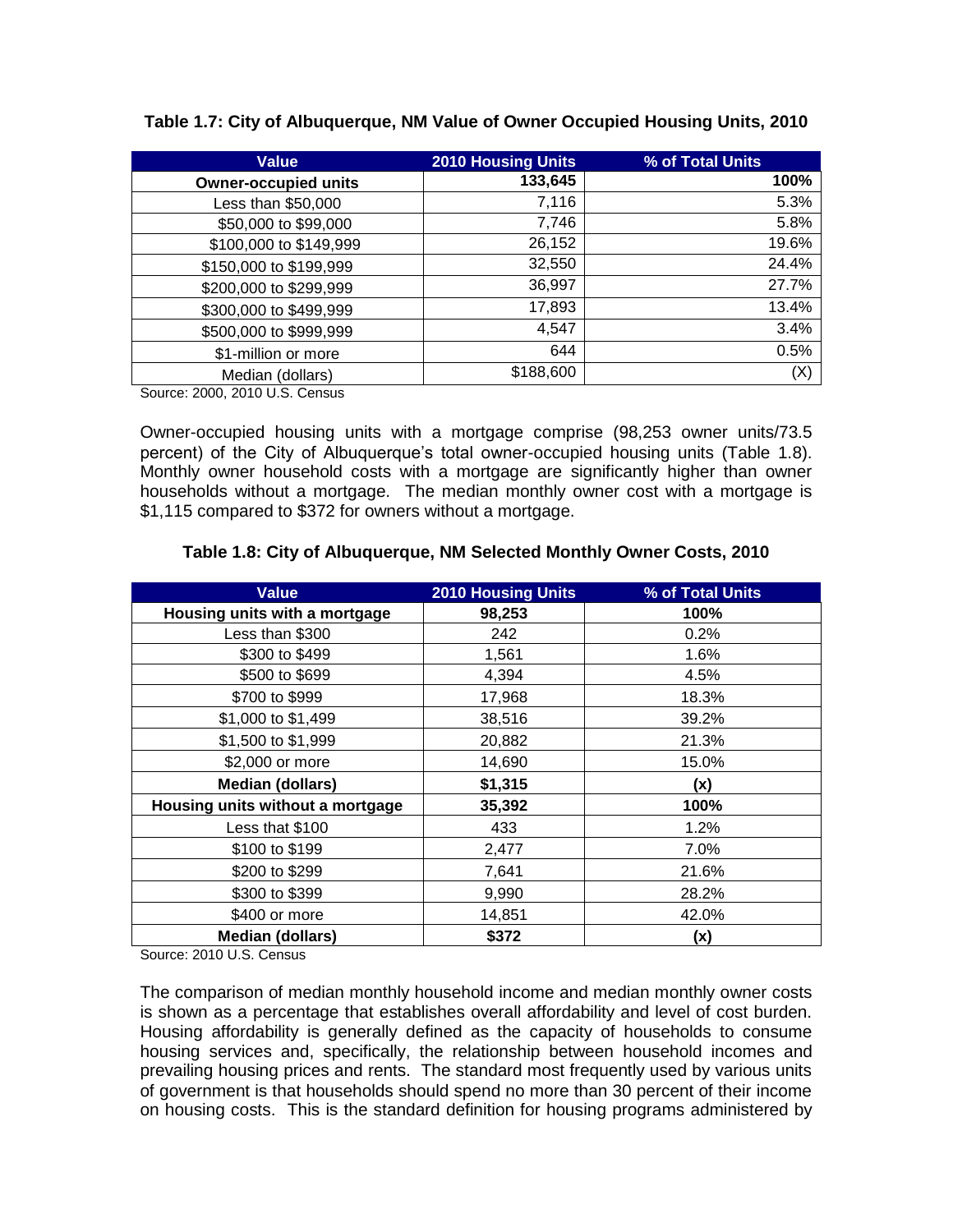the Department of Housing and Urban Development (HUD) and most state housing agencies. Owner and renter households paying excess of 30 percent of their income on housing costs are considered "cost burden."

According to 2010 U.S. Census estimates, 34,750 (35.5 percent) of the City of Albuquerque's owner households with a mortgage pay in excess of 30 percent of their income on housing costs (Table 1.9). In addition, 3,848 (10.9 percent) of owner households without a mortgage pay in excess of 30 percent.

| <b>Owner Housing Costs Percentages</b>         | <b>2010 Housing Units</b> | % of Total Units |
|------------------------------------------------|---------------------------|------------------|
| Housing units with a mortgage (excluding units |                           |                  |
| where SMOCAPI cannot be computed)              | 97,868                    | 100%             |
| Less than 20.0 percent                         | 35,642                    | 34.6%            |
| 20.0 to 24.9 percent                           | 15,518                    | 15.9%            |
| 25.0 to 29.9 percent                           | 11,958                    | 12.2%            |
| 30.0 to 34.9 percent                           | 8,966                     | 9.2%             |
| 35.0 percent or more                           | 25,784                    | 26.3%            |
| Housing units without a mortgage               | 35,122                    | 100%             |
| Less than 10.0 percent                         | 17,619                    | 50.2%            |
| 10.0 to 14.9 percent                           | 6,073                     | 17.3%            |
| 15.0 to 19.9 percent                           | 3,797                     | 10.8%            |
| 20.0 to 24.9 percent                           | 2,360                     | 6.7%             |
| 25.0 to 29.9 percent                           | 1,425                     | 4.1%             |
| 30.0 to 34.9 percent                           | 752                       | 2.1%             |
| 35.0 percent or more                           | 3,096                     | 8.8%             |

### **Table 1.9: City of Albuquerque, NM Selected Monthly Owner Costs as a Percentage of Household Income, 2010**

Source: U.S. Census Bureau, 2006-2010 ACS 5-Year Estimates.

According to 2010 U.S. Census estimates, there are 81,066 occupied housing units in the City of Albuquerque paying rent (36 percent of all occupied units). The median monthly gross rent of all renter-occupied units in the City is \$712 (Table 1.10).

# **Table 1.10: City of Albuquerque, NM Gross Rent, 2010**

| <b>Gross Rent Ranges</b>   | <b>2010 Housing Units</b> | % of Total Units |
|----------------------------|---------------------------|------------------|
| Occupied units paying rent | 81,066                    | 100%             |
| Less than \$200            | 1,606                     | 2.0%             |
| \$200 to \$299             | 2,048                     | 2.5%             |
| \$300 to \$499             | 9,564                     | 11.8%            |
| \$500 to \$749             | 32,044                    | 39.5%            |
| \$750 to \$999             | 18,755                    | 23.1%            |
| \$1,000 to \$1,499         | 14,858                    | 18.3%            |
| \$1,500 or more            | 2,191                     | 2.7%             |
| Median (dollars)           | \$712                     | (X)              |
| No rent paid               | 2,545                     | (X)              |

Source: 2010 ACS 3-Year Estimates.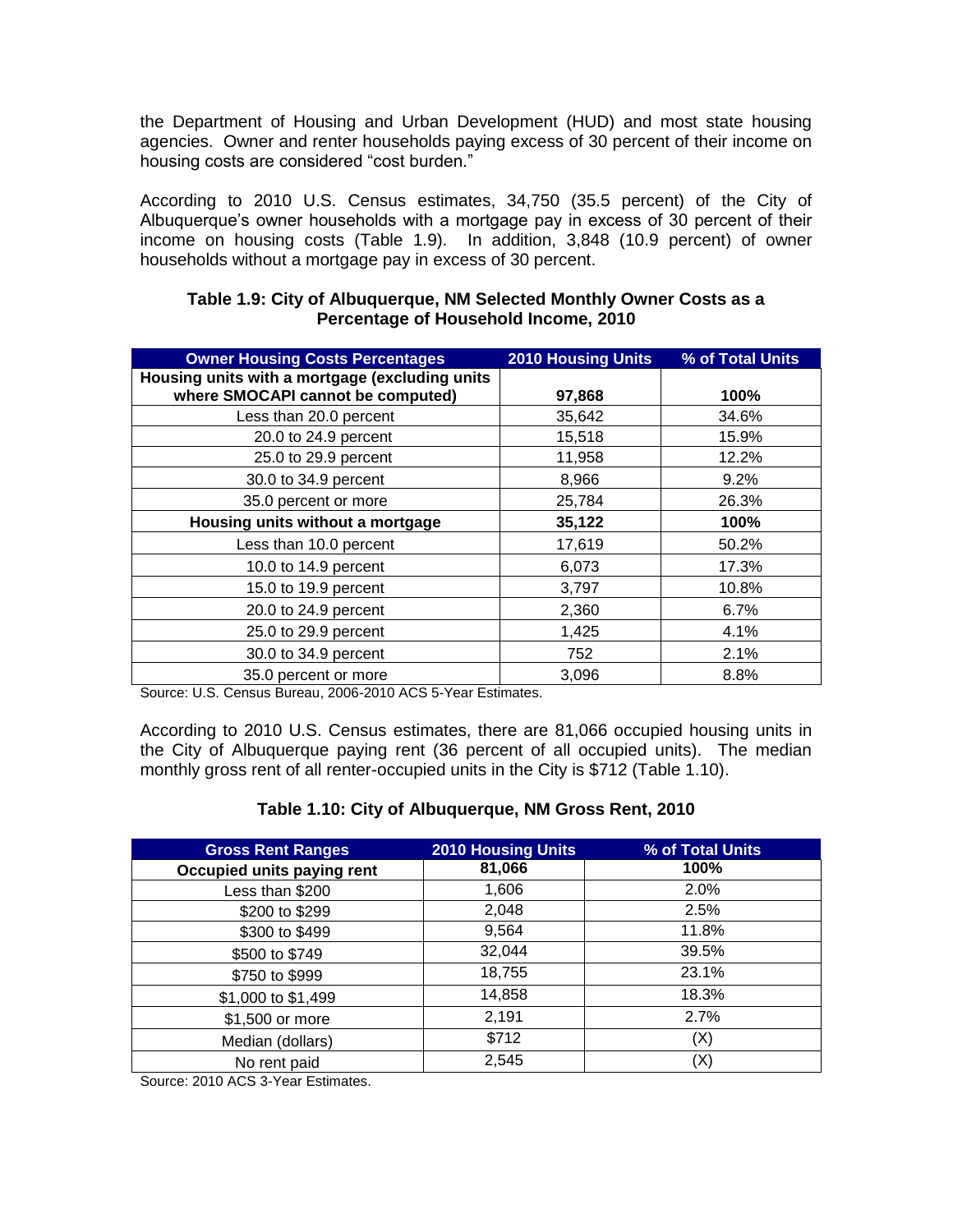According to 2010 U.S. Census estimates, 48.7 percent (38,206 households) of the City of Albuquerque's renter households are paying in excess of 30 percent of their incomes on housing costs (Table 1.11).

| <b>Rental Housing Costs Percentages</b>                                              | <b>2010 Housing Units</b> | % of Total Units |
|--------------------------------------------------------------------------------------|---------------------------|------------------|
| Occupied units paying rent (excluding<br>Units where GRAPI could not<br>Be computed) | 78,552                    | 78,552           |
| Less than 15.0 percent                                                               | 10,476                    | 13.3%            |
| 15.0 to 19.9 percent                                                                 | 10,512                    | 13.4%            |
| 20.0 to 24.9 percent                                                                 | 9,659                     | 12.3%            |
| 25.0 to 29.9 percent                                                                 | 9,699                     | 12.3%            |
| 30.0 to 34.9 percent                                                                 | 6,968                     | 8.9%             |
| 35 percent or more                                                                   | 31,238                    | 39.8%            |
|                                                                                      |                           |                  |
| Not computed                                                                         | 5,059                     | (X               |

## **Table 1.11: City of Albuquerque, NM Gross Rent as Percentage of Household Income, 2010**

Source: 2010 ACS 3-Year Estimates.

# *E. Housing Affordability*

The following section provides a "housing affordability analysis" using the most current household income and housing price/cost data for the City of Albuquerque. HUD's 2012 Income Limits documentation establishes the median income for the Albuquerque, NM MSA at \$61,900. The Albuquerque, NM MSA contains the following areas: Bernalillo County, Sandoval County, Torrance County, and Valencia County, NM.

Income limits are set for the following household income categories with limits based on 4-persons per household:

- $\triangleright$  Extremely Low 30% of AMI = \$18,550
- $\triangleright$  Very Low 50% of AMI = \$30,950
- $\geq$  Low 80% of AMI = \$49,500

Homeowner affordability is calculated using HUD 2012 Income Limits established for a 4-person household. Given the current restrictive lending underwriting criteria that generally requires a minimum 20 percent down payment and FICO scores (credit scoring model) of 800 or greater, a conservative affordability computation was utilized that limits an affordable home purchase at a 3:1 median home value-to-median household income ratio. Debt ratios are not factored into the housing affordability calculations.

As previously noted, the median value of an owner-occupied housing unit in the City of Albuquerque is \$188,600. Affordability calculations based on the Albuquerque MSA AMI show substantial affordability gaps in the "extremely low," and "very low" household income categories and a moderate affordability gap in the "low" household income category (Table 1.12).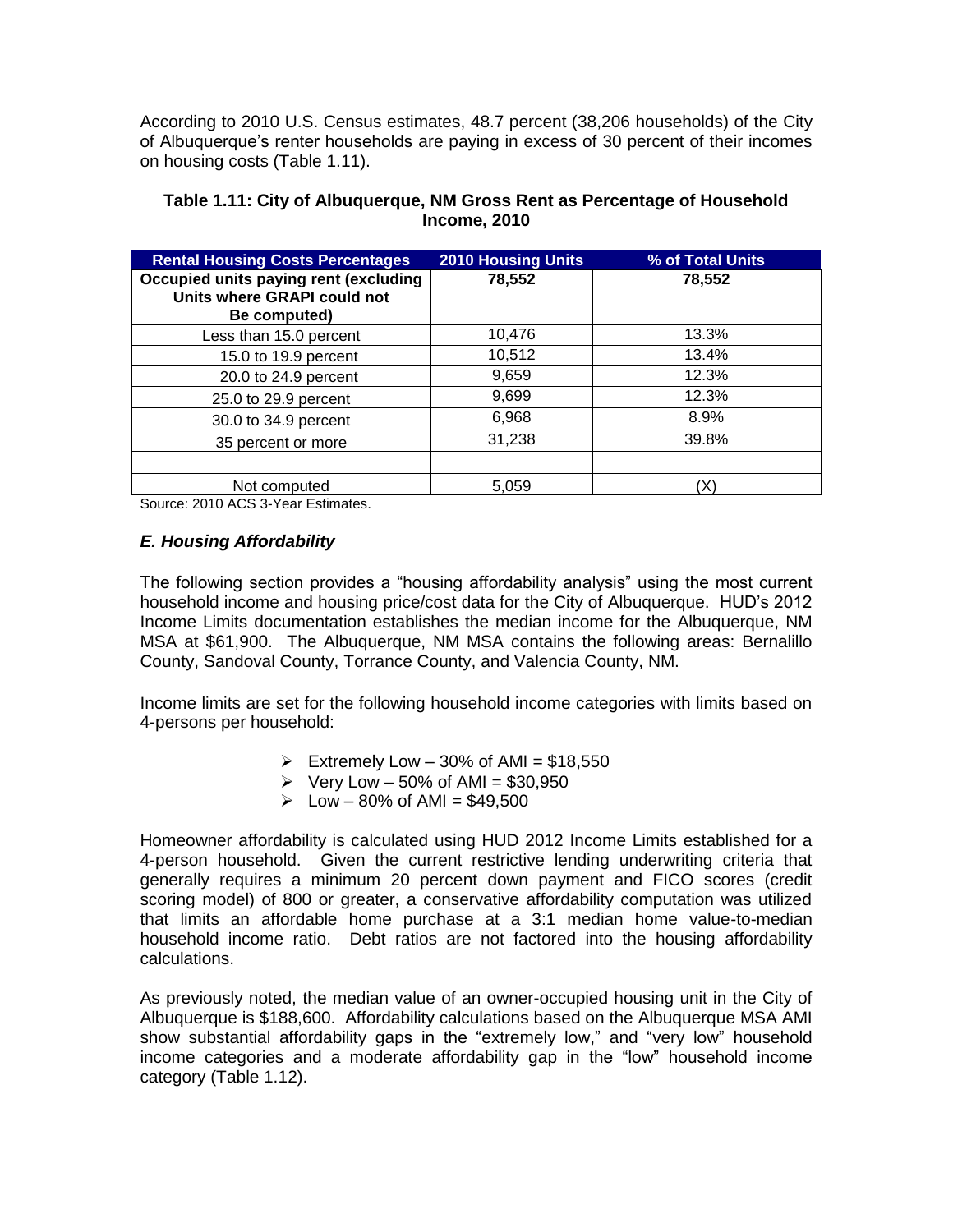# **Table 1.12: Single-Family Home Affordability Albuquerque, NM, 2010**

| <b>Household Income</b>                     | Income   | <b>Affordable Home</b> | <b>Gap/Surplus</b> |
|---------------------------------------------|----------|------------------------|--------------------|
| <b>Category</b>                             |          | <b>Purchase Price</b>  |                    |
| <b>Extremely Low</b><br>Income (30% of AMI) | \$18,550 | \$55,650               | (\$132,950)        |
| Very Low Income<br>(50% of AMI)             | \$30,960 | \$92,880               | (\$95,720)         |
| Low Income (80% of<br>AMI)                  | \$49,500 | \$148,500              | (\$40,100)         |

Source: HUD 2012 Income Limits; 2010 ACS 3-Year Estimates.

As previously discussed, housing affordability is defined as housing costs that do not exceed 30 percent of a household's monthly gross income. A significant percentage of the City of Albuquerque's renter households pay in excess of 30 percent and are considered cost-burdened. A rent affordability analysis, based on HUD 2012 Income Limits (based on a 4-person household) and the \$712 median monthly gross rent estimate from the 2010 U.S. Census, found a substantial rent affordability gap (\$248) at the "extremely low" household income category and a modest (\$62) to substantial (\$526) surplus at the "very low" and "low" household income categories (Table 1.13).

## **Table 1.13: Rent Affordability Albuquerque, NM, 2010**

| <b>Household Income</b> |                        | <b>Median Monthly</b> |                    |
|-------------------------|------------------------|-----------------------|--------------------|
| Category                | <b>Affordable Rent</b> | <b>Gross Rent</b>     | <b>Gap/Surplus</b> |
| <b>Extremely Low</b>    | \$464                  | \$712                 | (\$248)            |
| Income (30% of AMI)     |                        |                       |                    |
| Very Low Income         | \$774                  | \$712                 | \$62               |
| (50% of AMI)            |                        |                       |                    |
| Low Income (80% of      | \$1,238                | \$712                 | \$526              |
| AMI)                    |                        |                       |                    |

Source: HUD 2012 Income Limits; 2010 ACS 3-Year Estimates.

# *F. Home Foreclosure Activity*

The national home foreclosure crisis and accompanying economic effects have impacted most states. The initial rise in home foreclosures was the result of several factors, including the proliferation of the subprime lending market during the height of the building boom, speculative investment and predatory lending practices. The "second wave" of foreclosure activity has been the result of continuing job loss due to larger economic conditions and the loss of home values resulting in "negative equity." Foreclosure actions and the downward pressure they create as banks try to unload distressed properties have depressed sales prices in neighborhoods and municipalities. In addition, "short sales," wherein lenders often forgive the remaining debt on a home to complete the sale and list properties with an asking price below the amount due on a mortgage, have further depressed surrounding home values.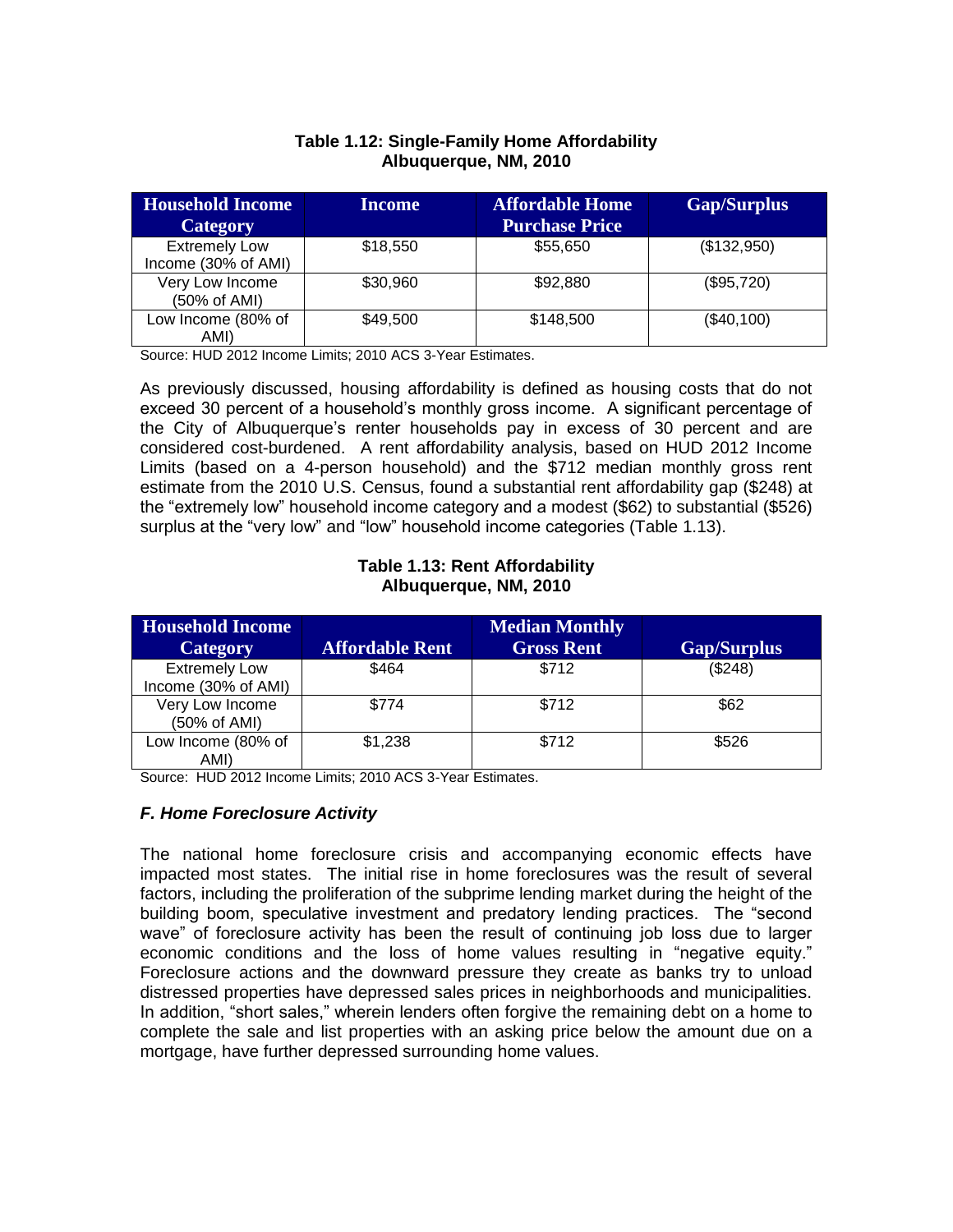The City of Albuquerque's foreclosure rate (0.16) is comparable to Bernalillo County, the State of New Mexico and the nation as a whole (Table 1.14). The foreclosure rate is calculated by dividing the total housing units in a zip code by the total number of properties that received foreclosure filings during the month. The number is expressed as a ratio, i.e. 1 in 100 housing units received a foreclosure filing during the month. The lower the second number in the ratio, the higher the foreclosure rate. A 6-month trend analysis shows foreclosure filings in the City falling which is consistent with county, state and national trends. Only in Zip Codes 87122 and 87106 did foreclosure filings increase during the last six months.

| <b>Zip Code</b>            | <b>Foreclosure Rate</b> | <b>6-Month Trend</b> |  |
|----------------------------|-------------------------|----------------------|--|
| 87121                      | 0.60                    | Falling              |  |
| 87114                      | 0.24                    | Falling              |  |
| 87120                      | 0.22                    | Falling              |  |
| 87105                      | 0.20                    | Falling              |  |
| 87112                      | 0.11                    | Falling              |  |
| 87110                      | 0.10                    | Falling              |  |
| 87123                      | 0.08                    | Falling              |  |
| 87107                      | 0.09                    | Falling              |  |
| 87111                      | 0.05                    | Falling              |  |
| 87122                      | 0.17                    | Rising               |  |
| 87108                      | 0.05                    | Falling              |  |
| 87109                      | 0.05                    | Falling              |  |
| 87102                      | 0.08                    | Falling              |  |
| 87104                      | 0.05                    | Falling              |  |
| 87106                      | 0.02                    | Rising               |  |
| 87116                      | X                       | X                    |  |
| <b>City of Albuquerque</b> | 0.16                    | <b>Falling</b>       |  |
| <b>Bernalillo County</b>   | 0.15                    | <b>Falling</b>       |  |
| <b>New Mexico</b>          | 0.10                    | <b>Falling</b>       |  |
| <b>Nation</b>              | 0.15                    | <b>Falling</b>       |  |

#### **Table 1.14 City of Albuquerque Foreclosure Rates and Trends, 2012**

Source: RealtyTrac, March, 2012.

There are currently 2,938 properties in the City of Albuquerque in some state of foreclosure activity (Table 1.15). Most of these properties (2,533) are in pre-foreclosure (Lis Pendens). Foreclosure activity is based on the total number of properties that receive foreclosure filings, i.e. default notices, foreclosure auction notices or bank repossessions each month. The highest levels of foreclosure activity in the City are found in the western sections of the City including Zip codes 87121, 87114, and 87120.